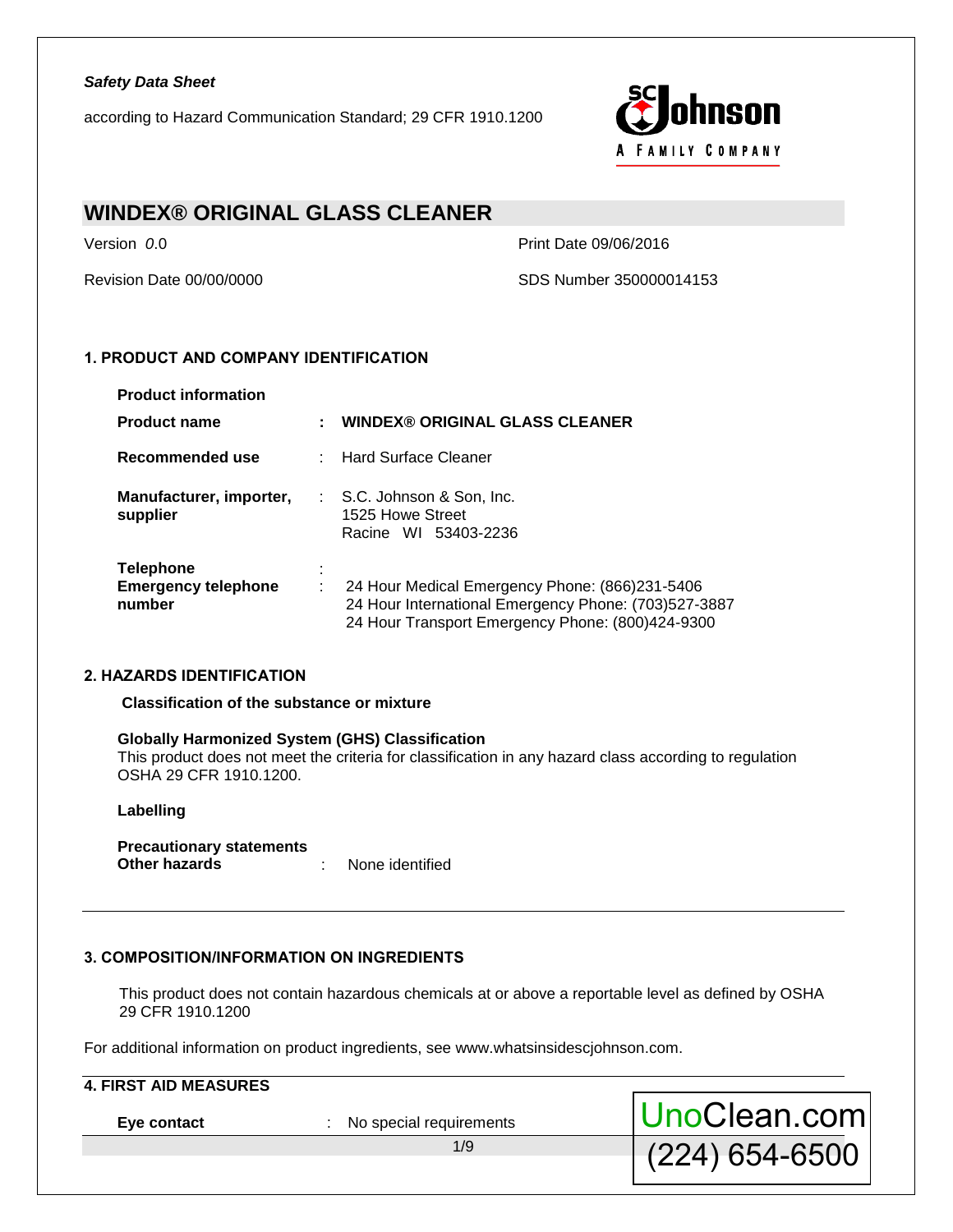according to Hazard Communication Standard; 29 CFR 1910.1200



| <b>WINDEX® ORIGINAL GLASS CLEANER</b>                              |                                                                                                                                                                                                        |  |
|--------------------------------------------------------------------|--------------------------------------------------------------------------------------------------------------------------------------------------------------------------------------------------------|--|
| Version 0.0                                                        | Print Date 09/06/2016                                                                                                                                                                                  |  |
| Revision Date 00/00/0000                                           | SDS Number 350000014153                                                                                                                                                                                |  |
|                                                                    |                                                                                                                                                                                                        |  |
|                                                                    |                                                                                                                                                                                                        |  |
| <b>Skin contact</b>                                                | No special requirements                                                                                                                                                                                |  |
| <b>Inhalation</b>                                                  | No special requirements.                                                                                                                                                                               |  |
| Ingestion                                                          | No special requirements                                                                                                                                                                                |  |
|                                                                    |                                                                                                                                                                                                        |  |
| <b>5. FIREFIGHTING MEASURES</b>                                    |                                                                                                                                                                                                        |  |
| <b>Suitable extinguishing</b><br>media                             | Use water spray, alcohol-resistant foam, dry chemical or<br>carbon dioxide.                                                                                                                            |  |
| <b>Specific hazards during</b><br>firefighting                     | Container may melt and leak in heat of fire.                                                                                                                                                           |  |
| <b>Further information</b>                                         | Fight fire with normal precautions from a reasonable distance.<br>Standard procedure for chemical fires. Wear full protective<br>clothing and positive pressure self-contained breathing<br>apparatus. |  |
| <b>6. ACCIDENTAL RELEASE MEASURES</b>                              |                                                                                                                                                                                                        |  |
| <b>Personal precautions</b>                                        | Wash thoroughly after handling.<br>÷                                                                                                                                                                   |  |
| <b>Environmental</b><br>precautions                                | Outside of normal use, avoid release to the environment.                                                                                                                                               |  |
| <b>Methods and materials</b><br>for containment and<br>cleaning up | Dike large spills.<br>Clean residue from spill site.                                                                                                                                                   |  |
| 7. HANDLING AND STORAGE                                            |                                                                                                                                                                                                        |  |
| <b>Handling</b>                                                    |                                                                                                                                                                                                        |  |
| <b>Precautions for safe</b><br>handling                            | Avoid contact with skin, eyes and clothing.<br>For personal protection see section 8.<br>KEEP OUT OF REACH OF CHILDREN AND PETS.                                                                       |  |
| <b>Advice on protection</b>                                        | Normal measures for preventive fire protection.                                                                                                                                                        |  |
|                                                                    | 2/9                                                                                                                                                                                                    |  |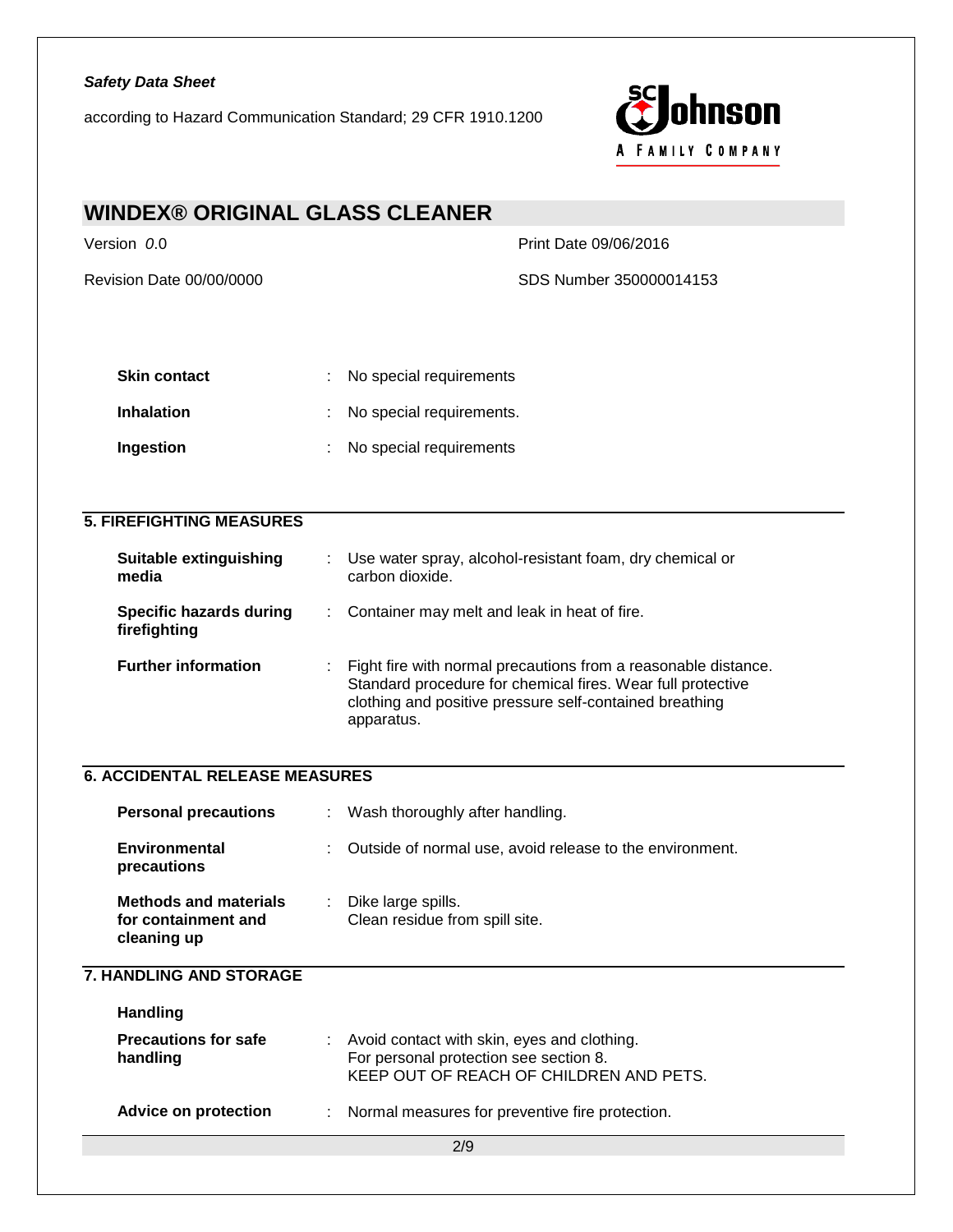according to Hazard Communication Standard; 29 CFR 1910.1200



| <b>WINDEX® ORIGINAL GLASS CLEANER</b> |                         |
|---------------------------------------|-------------------------|
| Version 0.0                           | Print Date 09/06/2016   |
| Revision Date 00/00/0000              | SDS Number 350000014153 |
| against fire and explosion            |                         |

| <b>Storage</b>                                   |                                        |
|--------------------------------------------------|----------------------------------------|
| Requirements for storage<br>areas and containers | Keep container closed when not in use. |

**Other data** : Stable under normal conditions.

# **8. EXPOSURE CONTROLS/PERSONAL PROTECTION**

## **Occupational Exposure Limits**

ACGIH or OSHA exposure limits have not been established for this product or reportable ingredients unless noted in the table above.

## **Personal protective equipment**

| <b>Respiratory protection</b> | ÷.                           | No special requirements.                                                                                  |
|-------------------------------|------------------------------|-----------------------------------------------------------------------------------------------------------|
| <b>Hand protection</b>        | ÷.                           | No special requirements.                                                                                  |
| Eye protection                |                              | No special requirements.                                                                                  |
| Skin and body protection      | $\mathcal{L}_{\mathrm{max}}$ | No special requirements.                                                                                  |
| <b>Hygiene measures</b>       | t.                           | Handle in accordance with good industrial hygiene and safety<br>practice. Wash thoroughly after handling. |

# **9. PHYSICAL AND CHEMICAL PROPERTIES**

| Form                   | ÷. | liquid                                      |
|------------------------|----|---------------------------------------------|
| Color                  | ÷  | blue                                        |
| Odor                   | ÷  | floral                                      |
| <b>Odour Threshold</b> |    | : Test not applicable for this product type |
| pH                     |    | : 10.7<br>at (25 C)                         |
|                        |    | 3/9                                         |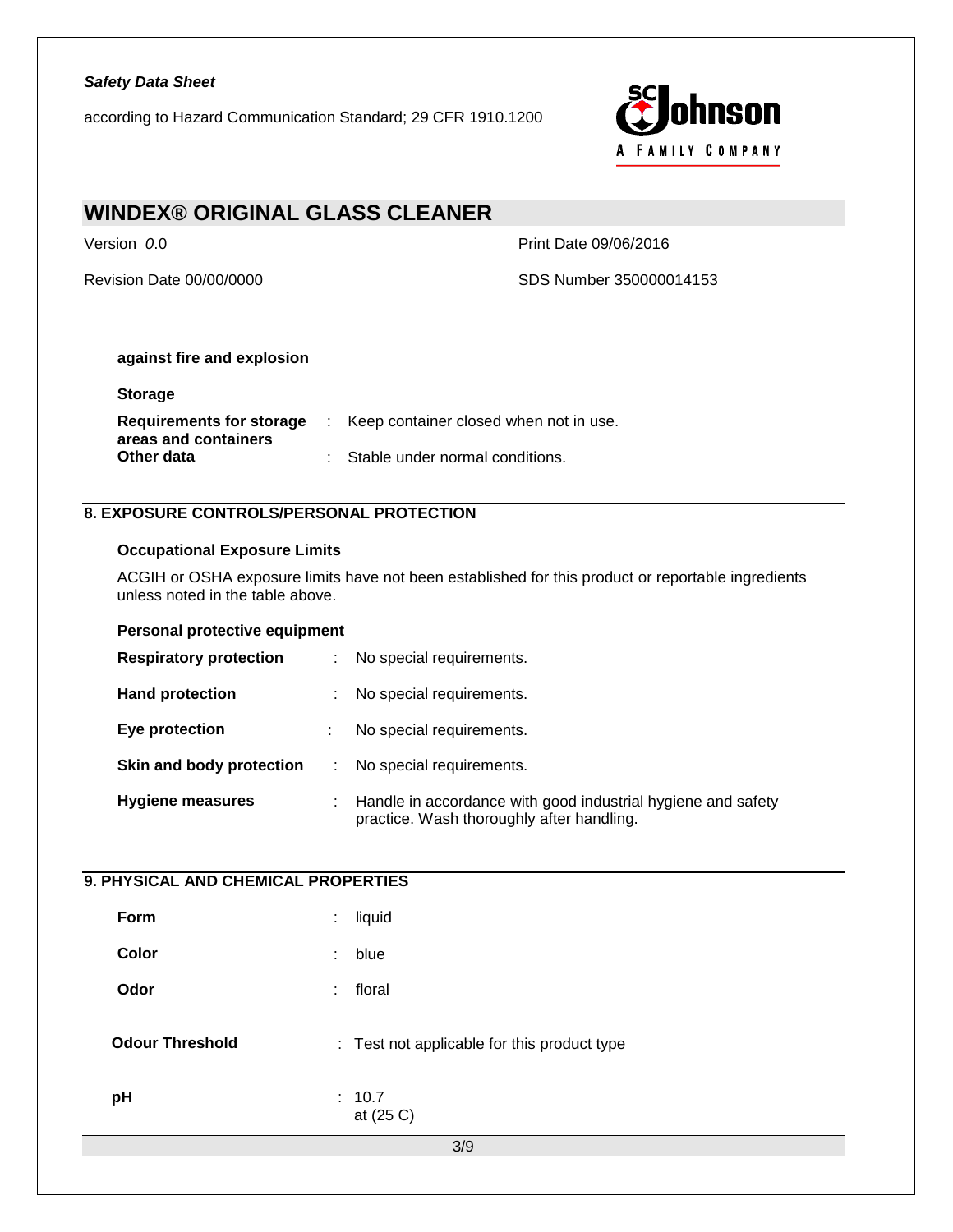according to Hazard Communication Standard; 29 CFR 1910.1200



# **WINDEX® ORIGINAL GLASS CLEANER**

Version *0*.0 Print Date 09/06/2016

Revision Date 00/00/0000 SDS Number 350000014153

| <b>Melting point/freezing point</b>        | : 0C                                                                           |
|--------------------------------------------|--------------------------------------------------------------------------------|
| Initial boiling point and<br>boiling range | : 100 C                                                                        |
| <b>Flash point</b>                         | : does not flash                                                               |
| <b>Evaporation rate</b>                    | : Test not applicable for this product type                                    |
| Flammability (solid, gas)                  | : Does not sustain combustion.                                                 |
| explosive limits                           | <b>Upper/lower flammability or</b> : Test not applicable for this product type |
| Vapour pressure                            | : Calculated31.7 hPa                                                           |
| <b>Vapour density</b>                      | : Test not applicable for this product type                                    |
| <b>Relative density</b>                    | : $1.00$ g/cm3 at 25 C                                                         |
| Solubility(ies)                            | : soluble                                                                      |
| Partition coefficient: n-<br>octanol/water | : Test not applicable for this product type                                    |
| <b>Auto-ignition temperature</b>           | : Test not applicable for this product type                                    |
|                                            | <b>Decomposition temperature : Heating can release hazardous gases.</b>        |
| Viscosity, dynamic                         | : similar to water                                                             |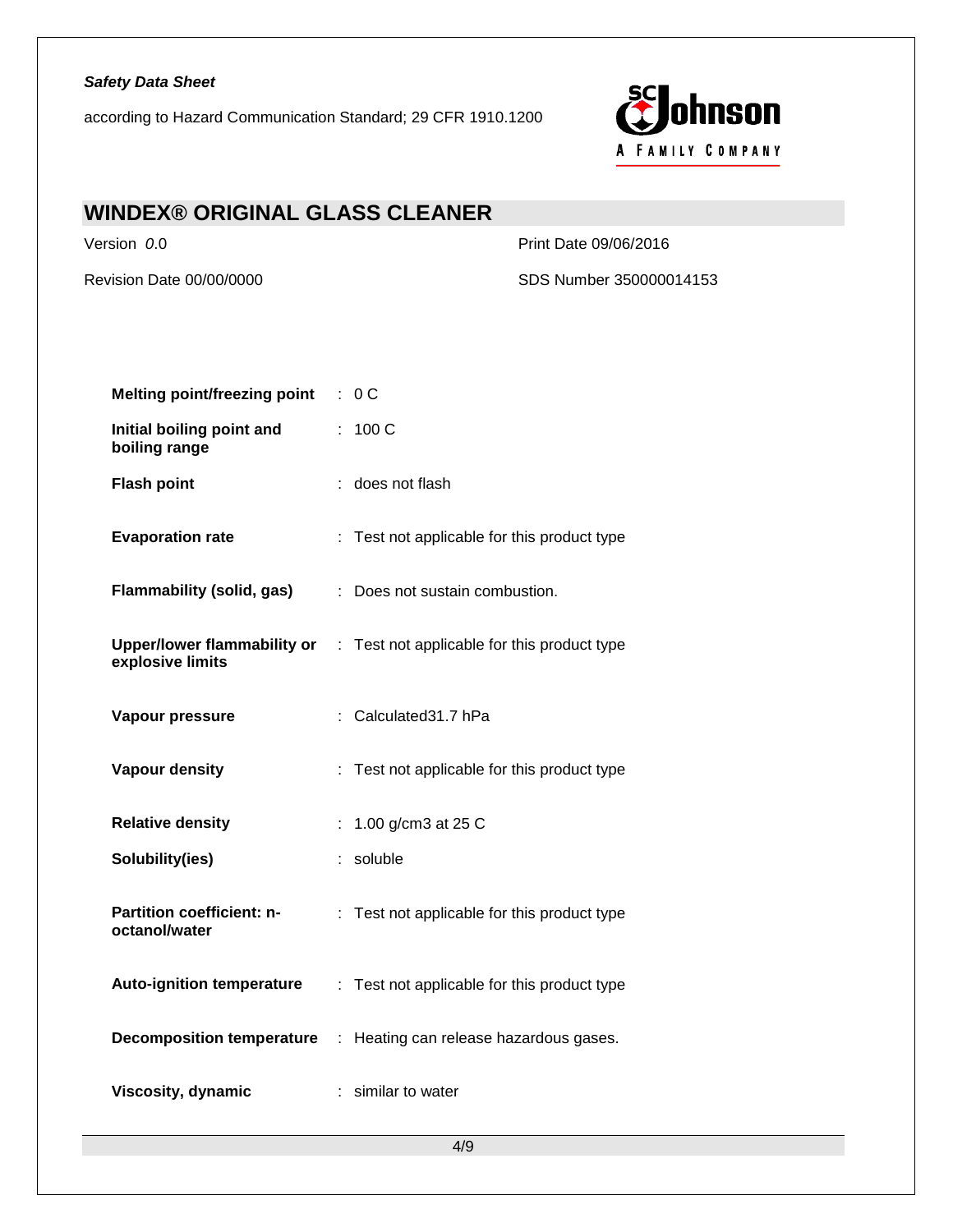according to Hazard Communication Standard; 29 CFR 1910.1200



| <b>WINDEX® ORIGINAL GLASS CLEANER</b>                             |                                                                                                                                     |  |  |  |
|-------------------------------------------------------------------|-------------------------------------------------------------------------------------------------------------------------------------|--|--|--|
| Version 0.0                                                       | Print Date 09/06/2016                                                                                                               |  |  |  |
| Revision Date 00/00/0000                                          | SDS Number 350000014153                                                                                                             |  |  |  |
|                                                                   |                                                                                                                                     |  |  |  |
| <b>Viscosity, kinematic</b>                                       | : similar to water                                                                                                                  |  |  |  |
| <b>Oxidizing properties</b>                                       | : Test not applicable for this product type                                                                                         |  |  |  |
| <b>Volatile Organic</b><br><b>Compounds</b><br>Total VOC (wt. %)* | 0.2 % - additional exemptions may apply<br>*as defined by US Federal and State Consumer Product<br>Regulations                      |  |  |  |
| <b>Other information</b>                                          | : None identified<br>÷                                                                                                              |  |  |  |
| <b>10. STABILITY AND REACTIVITY</b>                               |                                                                                                                                     |  |  |  |
| <b>Possibility of hazardous</b><br>reactions                      | : If accidental mixing occurs and toxic gas is formed, exit area<br>immediately. Do not return until well ventilated.               |  |  |  |
| <b>Conditions to avoid</b>                                        | : Direct sources of heat.                                                                                                           |  |  |  |
| <b>Incompatible materials</b>                                     | : Do not mix with bleach or any other household cleaners.<br>Strong bases                                                           |  |  |  |
| <b>Hazardous decomposition</b><br>products                        | : Thermal decomposition can lead to release of irritating gases<br>and vapours.                                                     |  |  |  |
| <b>11. TOXICOLOGICAL INFORMATION</b>                              |                                                                                                                                     |  |  |  |
| <b>Emergency Overview</b>                                         | This product does not meet the criteria for classification in any<br>hazard class according to regulation OSHA 29 CFR<br>1910.1200. |  |  |  |
| <b>Acute oral toxicity</b>                                        | LD50 > 5000 mg/kg                                                                                                                   |  |  |  |
| <b>Acute inhalation toxicity</b>                                  | $LC50 > 10$ mg/L<br>÷                                                                                                               |  |  |  |
| <b>Acute dermal toxicity</b>                                      | LD50 > 5000 mg/kg                                                                                                                   |  |  |  |
|                                                                   | 5/9                                                                                                                                 |  |  |  |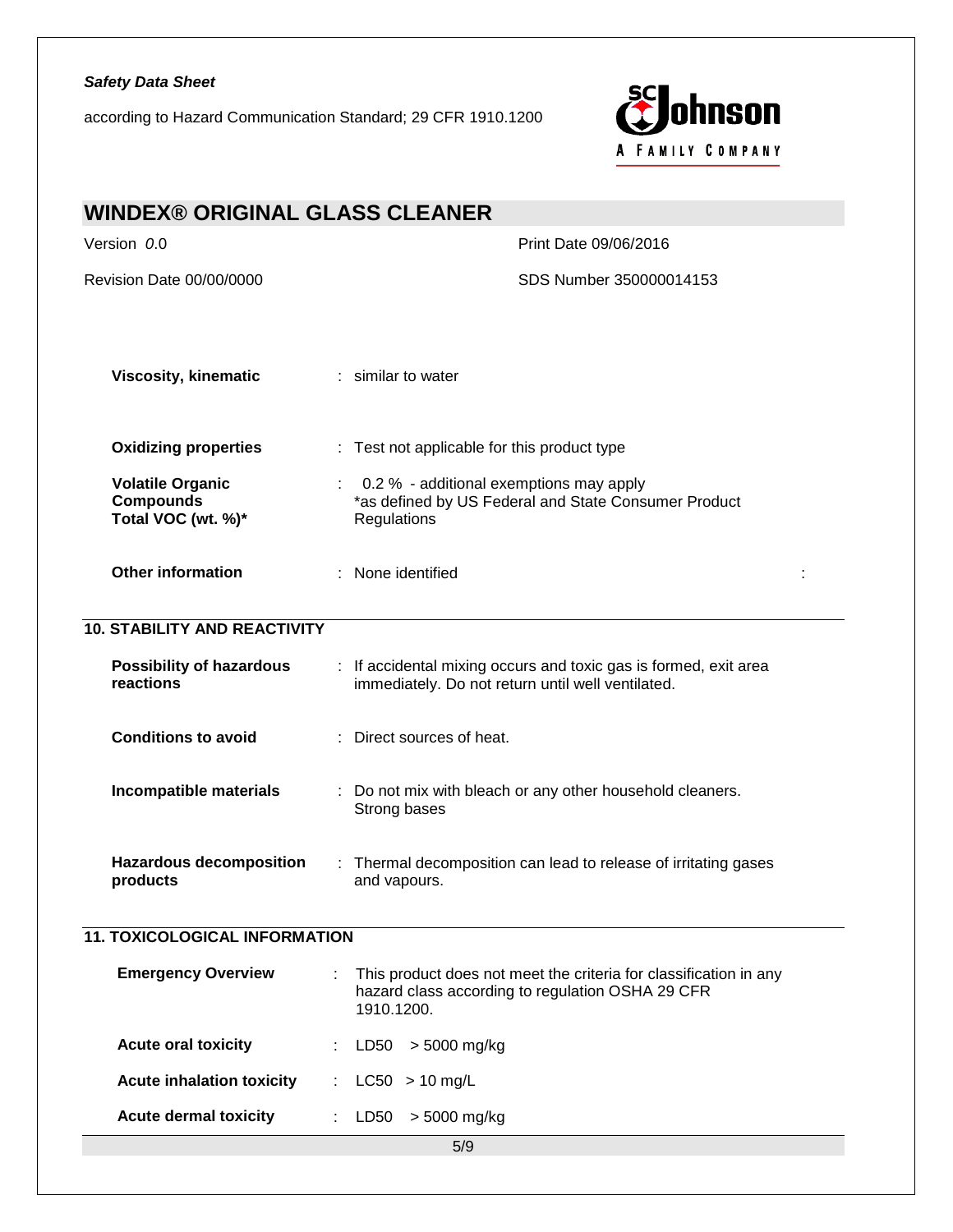according to Hazard Communication Standard; 29 CFR 1910.1200



# **WINDEX® ORIGINAL GLASS CLEANER**

Version *0*.0 Print Date 09/06/2016

Revision Date 00/00/0000 SDS Number 350000014153

| <b>GHS Properties</b>                                    | <b>Classification</b>      | <b>Routes of entry</b>     |
|----------------------------------------------------------|----------------------------|----------------------------|
| Acute toxicity                                           | No classification proposed | Oral                       |
| Acute toxicity                                           | No classification proposed | Dermal                     |
| Acute toxicity                                           | No classification proposed | Inhalation - Dust and Mist |
| Acute toxicity                                           | No classification proposed | Inhalation - Vapour        |
| Acute toxicity                                           | No classification proposed | Inhalation - Gas           |
| Skin corrosion/irritation                                | No classification proposed |                            |
| Serious eye<br>damage/eye irritation                     | No classification proposed |                            |
| Skin sensitisation                                       | No classification proposed |                            |
| Respiratory<br>sensitisation                             | No classification proposed |                            |
| Germ cell mutagenicity                                   | No classification proposed |                            |
| Carcinogenicity                                          | No classification proposed |                            |
| Reproductive toxicity                                    | No classification proposed |                            |
| Specific target organ<br>toxicity - single<br>exposure   | No classification proposed |                            |
| Specific target organ<br>toxicity - repeated<br>exposure | No classification proposed |                            |
| Aspiration hazard                                        | No classification proposed |                            |

**Aggravated Medical**  : None known. **Condition**

# **12. ECOLOGICAL INFORMATION**

**Product :** The product itself has not been tested.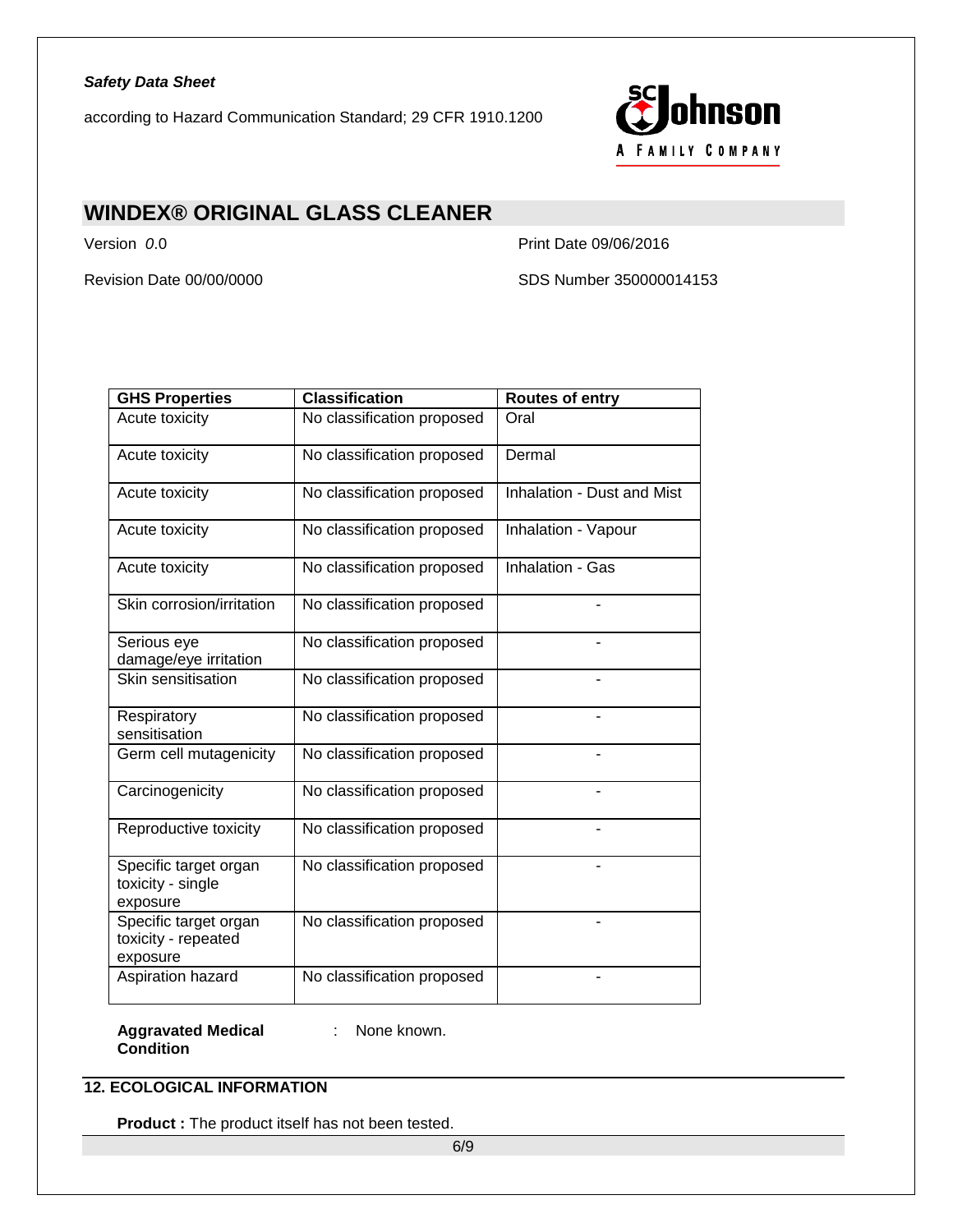according to Hazard Communication Standard; 29 CFR 1910.1200



# **WINDEX® ORIGINAL GLASS CLEANER**

Version *0*.0 Print Date 09/06/2016

Revision Date 00/00/0000 SDS Number 350000014153

## **Toxicity**

The ingredients in this formula have been reviewed and no adverse impact to the environment is expected when used according to label directions.

**No environmental data required.** 

**Other adverse effects :** None known.

# **13. DISPOSAL CONSIDERATIONS**

Consumer may discard empty container in trash, or recycle where facilities exist.

# **14. TRANSPORT INFORMATION**

Please refer to the Bill of Lading/receiving documents for up-to-date shipping information.

#### **Land transport**

Not classified as dangerous in the meaning of transport regulations.

#### **Sea transport**

Not classified as dangerous in the meaning of transport regulations.

#### **Air transport**

Not classified as dangerous in the meaning of transport regulations.

# **15. REGULATORY INFORMATION**

**Notification status** : All ingredients of this product are listed or are excluded from listing on the U.S. Toxic Substances Control Act (TSCA) Chemical Substance Inventory.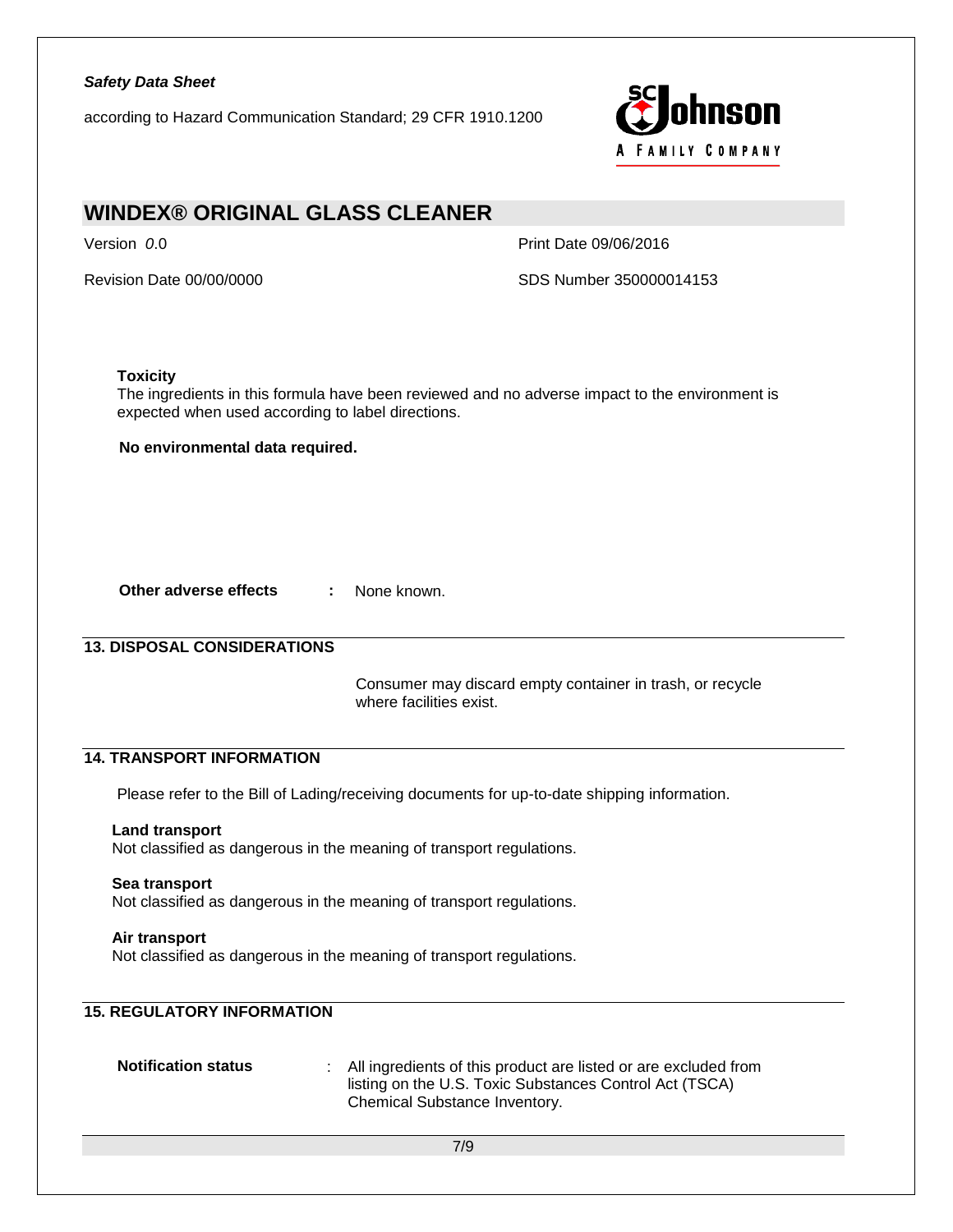according to Hazard Communication Standard; 29 CFR 1910.1200



| <b>WINDEX® ORIGINAL GLASS CLEANER</b> |                                                                                                                                                        |  |  |
|---------------------------------------|--------------------------------------------------------------------------------------------------------------------------------------------------------|--|--|
| Version 0.0                           | Print Date 09/06/2016                                                                                                                                  |  |  |
| Revision Date 00/00/0000              | SDS Number 350000014153                                                                                                                                |  |  |
| <b>Notification status</b><br>÷.      | All ingredients of this product comply with the New Substances<br>Notification requirements under the Canadian Environmental<br>Protection Act (CEPA). |  |  |
| <b>California Prop. 65</b>            | This product does not contain any chemicals known to State of<br>California to cause cancer, birth defects, or any other<br>reproductive harm.         |  |  |

# **16. OTHER INFORMATION**

| <b>HMIS Ratings</b> |  |
|---------------------|--|
| Health              |  |
| <b>Flammability</b> |  |
| <b>Reactivity</b>   |  |

| <b>NFPA Ratings</b> |                          |  |
|---------------------|--------------------------|--|
| <b>Health</b>       |                          |  |
| <b>Fire</b>         | 0                        |  |
| Reactivity          | 0                        |  |
| <b>Special</b>      | $\overline{\phantom{a}}$ |  |

This information is being provided in accordance with the Occupational Safety and Health Administration (OSHA) regulation (29 CFR 1910.1200). The information supplied is designed for workplaces where product use and frequency of exposure exceeds that established for the labeled consumer use.

# **Further information**